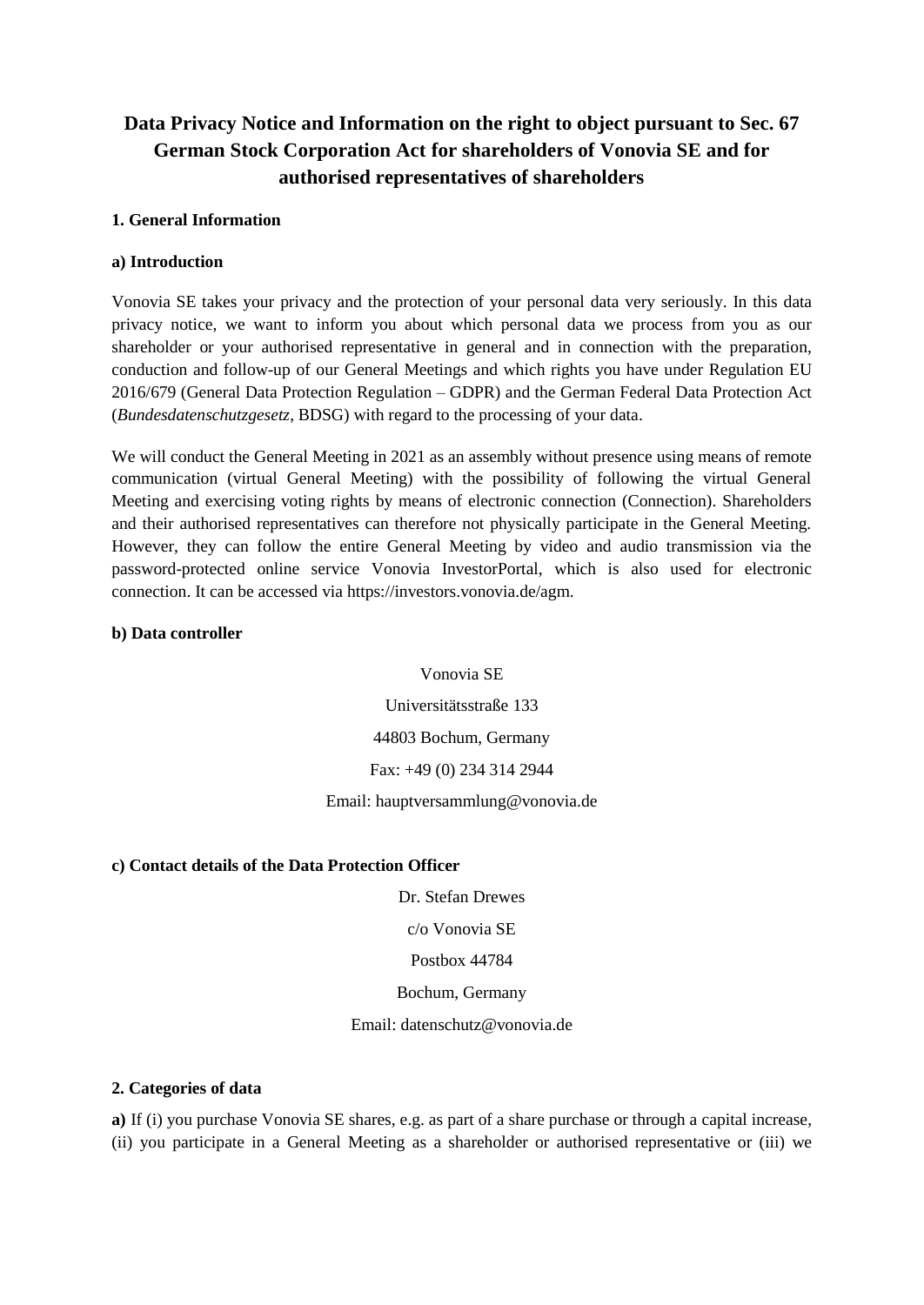contact you, we – as the controller within the meaning of data protection laws – process the following of your personal data:

- name and surname, title,
- date of birth (only of shareholders),
- nationality (only of shareholders),
- address.
- Email address,
- class of shares,
- type of ownership of the share,
- number of shares, and
- ticket number or confirmation of registration.

**b)** If you use our Vonovia InvestorPortal, via which, amongst others, the virtual General Meeting will be conducted, we also process access data required for operating the Vonovia InvestorPortal. You can find information on data protection regarding the processing of personal data from shareholders or their authorised representatives for using the Vonovia InvestorPortal generally and in connection with the preparation, execution and follow-up of General Meetings in a separate data privacy notice, which can be accessed via [https://investor.computershare.de/vonovia?plang=en.](https://investor.computershare.de/vonovia?plang=en)

**c)** If you contact us, we additionally process the personal data required to answer the respective request, such as your e-mail address or telephone number.

**d)** In addition, we also process information on motions, questions, election proposals, requests, objections, statements and other verbal contributions from shareholders or their authorised representatives at or in connection with the General Meeting as well as on their voting behaviour.

**e)** If we broadcast a non-virtual General Meeting live on the Internet by means of video and audio transmission and you make a verbal contribution at the non-virtual General Meeting or otherwise enter the recording area, this live broadcast will also include your appearance and verbal contribution.

f) If you make use of the option to submit an audio or video message or a written statement for publication before or during the virtual General Meeting, we will process, depending on the nature of your contribution, your statement, your video image and/or your voice.

### **3. Purpose and legal basis of the processing operation**

The processing of the above-mentioned data serves the purposes described below.

### **a)** Maintaining the share register and fulfilling legal and supervisory obligations

We process the data described under section 2 a) in order to comply with our legal obligation to maintain the share register. The processing is necessary to fulfil our obligations under stock corporation law pursuant to Article  $9(1)(c)(ii)$  of the SE Council Regulation (SE-Regulation) in conjunction with Section 67 of the German Stock Corporation Act (AktG). The legal basis for the processing of data is Article  $6(1)(c)$  GDPR in conjunction with Section  $67e(1)$  AktG. In addition, we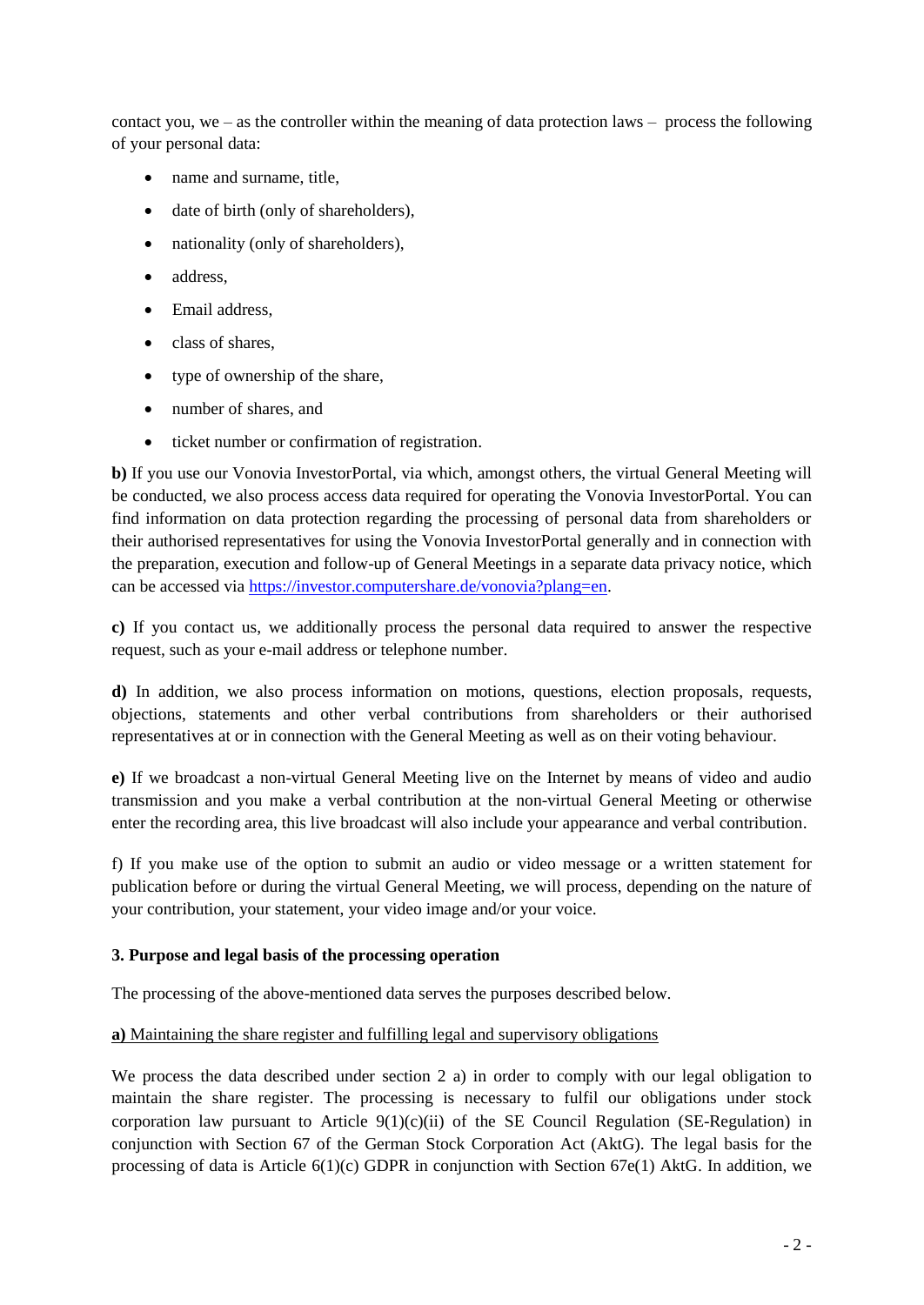may process personal data to fulfil other legal obligations, such as regulatory requirements and obligations under stock corporation law, securities law, tax law and commercial law. The legal basis for the processing is Article  $6(1)(c)$  GDPR in conjunction with the respective legal regulations.

### **b)** Preparation, execution and follow-up of General Meetings

We process the data described under section 2 a), b) and d) in order to prepare, conduct and follow up on the General Meeting, in particular (i) to process the registration and participation or connection of shareholders and their authorised representatives to the General Meetings (e.g. by checking their eligibility to participate, creation of the list of attendees), (ii) to enable the exercise of their rights at the General Meeting (including granting and revoking powers of attorney and instructions via the Vonovia InvestorPortal on the company's website at [https://investors.vonovia.de/agm\)](https://investors.vonovia.de/agm), (iii) to ensure the observance of voting bans, the lawful adoption of resolutions and evaluation of cast votes at the General Meeting, and (iv) to fulfil our obligations towards shareholders and their authorised representatives (e.g. sending electronic confirmation of votes exercised by electronic postal vote).

The processing of your personal data is necessary for the proper conduct of the General Meeting. If you do not provide us with the necessary personal data, we might not be able to allow your attendance in the General Meeting.

The legal basis for the processing is Article  $6(1)(c)$  GDPR in conjunction with Article 53 SE-Regulation, Section 67e(1) AktG and our obligations under stock corporation law pursuant to Section 118 et seqq. AktG and, if applicable, in conjunction with Article 1(2) nos. 2 - 4 of the Act on Measures in Corporate, Cooperative, Association, Foundation and Home Ownership Law to Combat the Effects of the COVID 19 Pandemic (Gesetz über Maßnahmen im Gesellschafts-, Genossenschafts- , Vereins-, Stiftungs- und Wohnungseigentumsrecht zur Bekämpfung der Auswirkungen der COVID-19-Pandemie; C19-AuswBekG).

Insofar as we take down in shorthand your verbal contributions described under section 2 e) during the non-virtual General Meeting without being legally obliged to do so, this is done to ensure the proper conduct of the General Meeting and to be able to deal with your questions and motions. The stenographic minutes will not be published. The legal basis for this processing is Article 6 (1)(f) GDPR and our legitimate interest is to ensure that the General Meeting is executed properly and that our shareholders' participation rights can be realized in the best possible way.

In connection with the preparation, conduct and follow-up of the virtual General Meeting, we may also transfer your data to our legal advisors, tax advisors or auditors, as we have a legitimate interest to organize the virtual General Meeting in accordance with the relevant legal provisions and in obtaining external advice on this. The legal basis for this processing is Article 6(1)(f) GDPR.

#### **c)** Broadcast of the General Meeting by means of video and audio transmission on the Internet

The entire General Meeting may be broadcast live and publicly accessible on the Internet by means of video and audio transmission. Possibly, a recording of the virtual or non-virtual General Meeting will be made until the end of the speech of the Management Board, which will be made publicly available on the Internet on demand after the end of the General Meeting. Beyond this, neither image nor sound recordings will be made. To the extent you enter the recording area or make a verbal contribution during recording activities at a non-virtual General Meeting, the live broadcast or the respective recording will include your appearance and verbal contribution. The legal basis for this processing is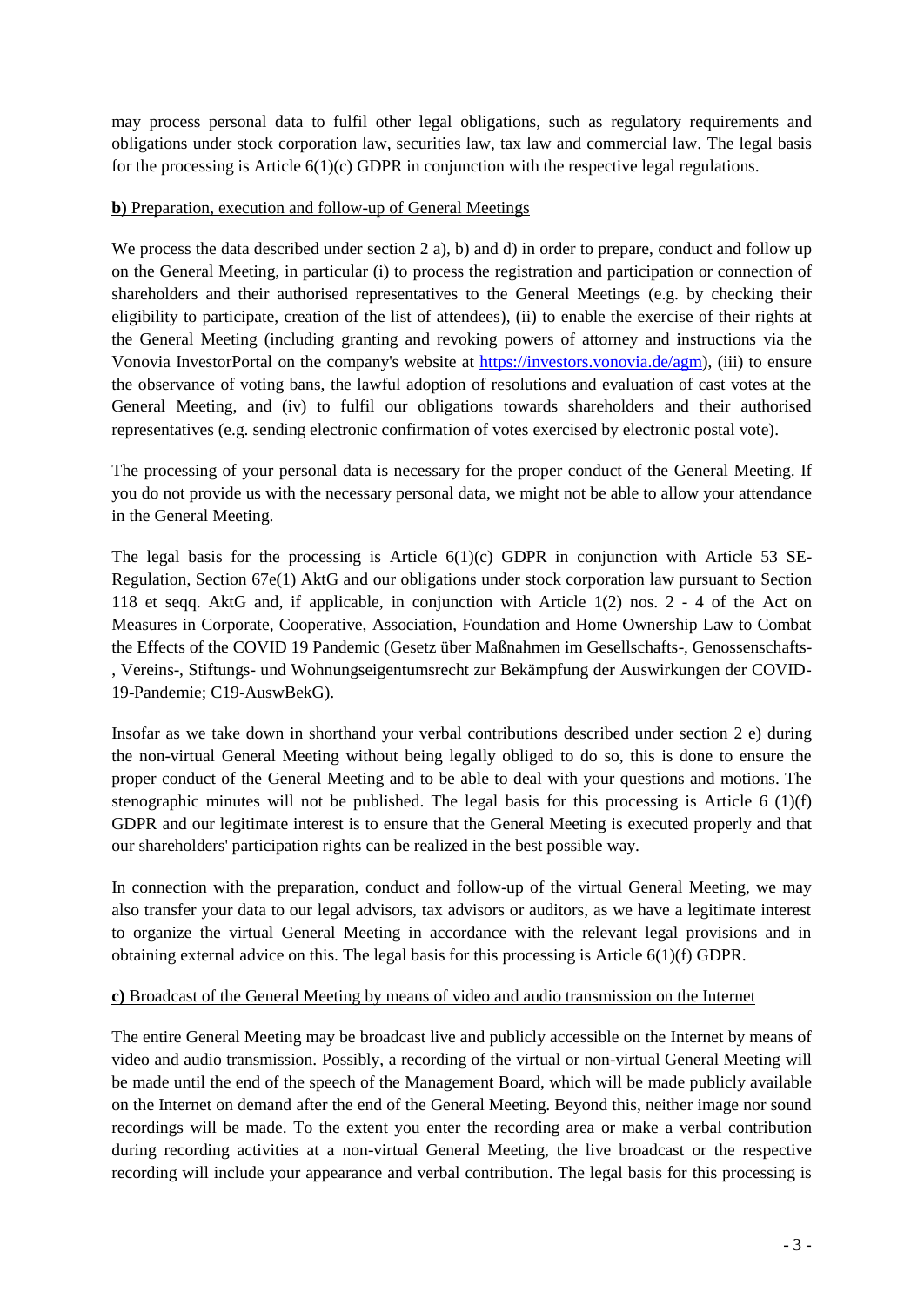Article 6(1)(f) GDPR. Our legitimate interest is to enable interested shareholders and the public to follow the General Meeting via the Internet in accordance with the express permission in the German Stock Corporation Act and our by-laws.

### d) Written statements, audio or video messages in the context of a virtual General Meeting

If you make use of the option to submit a written statement or an audio/video message via our Vonovia InvestorPortal in advance of the virtual General Meeting, we will process your personal data contained therein in order to check whether the contribution you have submitted meets our admission criteria, to select contributions to be published on the Vonovia InvestorPortal or displayed during the virtual General Meeting, and to make your contribution or statement accessible on the Vonovia InvestorPortal or to display it during the General Meeting together with your name. If your statement or audio/video message is published on the Vonovia InvestorPortal or displayed during the General Meeting, all duly registered shareholders, their authorised representatives and, if applicable, guest viewers will be able to take note of your statement or audio/video message and your name. The processing is necessary to protect our legitimate interest to make the virtual General Meeting as similar as possible to a physical General Meeting and to enable our shareholders or their authorised representatives to participate and give statements in a manner as vivid as possible. The legal basis for this processing is Article 6(1)(f) GDPR.

#### **e)** Investor Relations

We process the data of shareholders described under section 2 a) in order to contact you so that we can send you information about our company that we consider to be of particular interest to investors.

The legal basis for the processing of your personal data is Article  $6(1)(c)$  GDPR in conjunction with Article 9(1)(c)(ii) SE-Regulation and Section 67e(1) AktG.

### **f)** Operation of the InvestorPortal

We process the data of shareholders described under section 2 a), b) and d) in order to be able to provide you the Vonovia InvestorPortal throughout the year. There you will have the opportunity to view your shareholder data as well as data on your share portfolio, to notify us of any changes of your e-mail address and to register to upcoming annual General Meetings or to appoint authorised representatives.

The legal basis for the processing of your personal data is, with regard to shareholders, Article  $6(1)(c)$ GDPR in conjunction with Article  $9(1)(c)(ii)$  SE-Regulation and Section 67e(1) AktG, and with regard to their authorised representatives, Article 6(1)(f) GDPR. Our legitimate interest lies in our ambition to provide you with a free service to inspect and manage your shareholder and portfolio data and to conveniently register for our General Meetings.

You can delete your account of the Vonovia InvestorPortal after the end of each annual General Meeting. We inform you separately about the data we process when you use the Vonovia InvestorPortal in our privacy policy for the Vonovia InvestorPortal.

### **g)** Subscription offers for capital increases

We process the data of shareholders described under section 2 a) in order to be able to make you subscription offers. A subscription offer gives you the opportunity to acquire new shares. As a rule,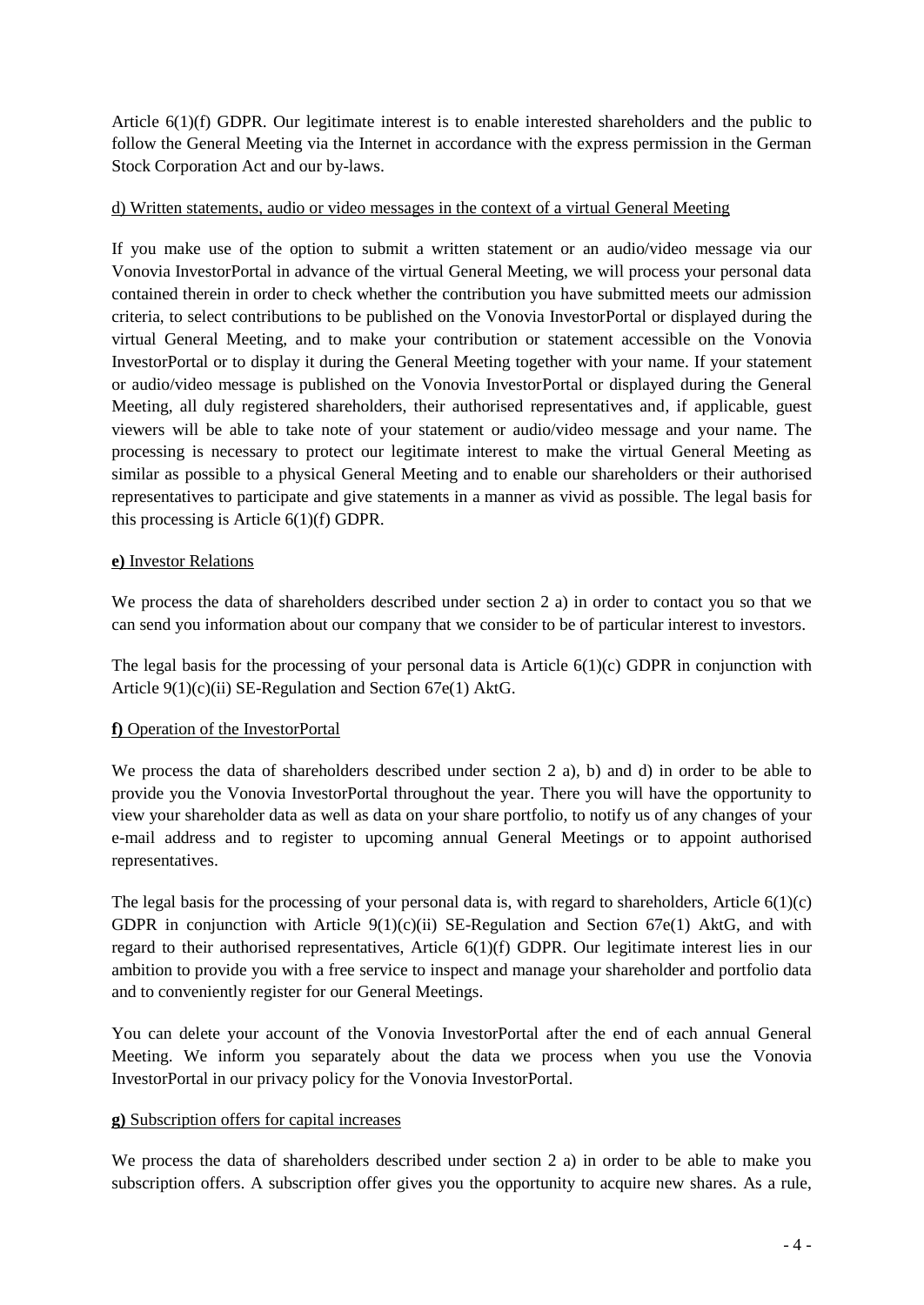this will be delivered to you by your depositary bank and published in the Federal Gazette (*Bundesanzeiger*) at the same time. However, we must exempt citizens of certain countries from these subscription offers due to local legal requirements under the securities laws of those countries. That is why we must also process the information about your nationality.

The legal basis for the processing of your personal data is Article  $6(1)(c)$  GDPR in conjunction with Article 9(1)(c)(ii) SE-Regulation and Section 67e(1) AktG.

#### **h)** Statistical purposes

We process the data described under section 2 a) and d) in order to compile statistics on our shareholders and on shareholder development.

The legal basis for the processing of your personal data is Article  $6(1)(f)$  GDPR. We have a legitimate interest in compiling statistics so that we can identify the composition of our company's shareholder structure. In addition, we minimise risks for those affected by this by anonymising personal data in the course of statistical processing so that conclusions about individual persons are made impossible.

#### **i**) Processing of your requests

We process the data described under section 2 c) in order to be able to process your request and answer your inquiries. The legal basis for this processing of your personal data is Article  $6(1)(b)$ GDPR

#### **j**) Other purposes

If required by law, we will inform you in advance if we process your personal data for purposes other than those specified here.

### **4. Recipients and categories of recipients of personal data**

We use various service providers for the processing of personal data.

As we issue registered shares, we are legally obliged to maintain a share register. We have commissioned Computershare Deutschland GmbH & Co KG, Elsenheimerstr. 61, 80687 Munich, Germany therewith.

The Vonovia InvestorPortal is operated by Computershare exclusively on our behalf and on our instructions. The operation of the media gallery within the Vonovia InvestorPortal, in which video/audio messages and written statements can be uploaded, is carried out exclusively on our behalf and on our instructions by our service provider wige SOLUTIONS GmbH  $\&$  Co. KG, Buschstraße 9, 53340 Meckenheim.

As part of the preparation, conduct and follow-up of General Meetings, we also commission other service providers who receive personal data from data subjects (e.g. printing companies for sending General Meeting documents, security services for admission controls).

Computershare and the other service providers only receive such personal data from us that is necessary for the performance of the commissioned service. Computershare and the other service providers process the data exclusively on behalf and in accordance with the instructions of Vonovia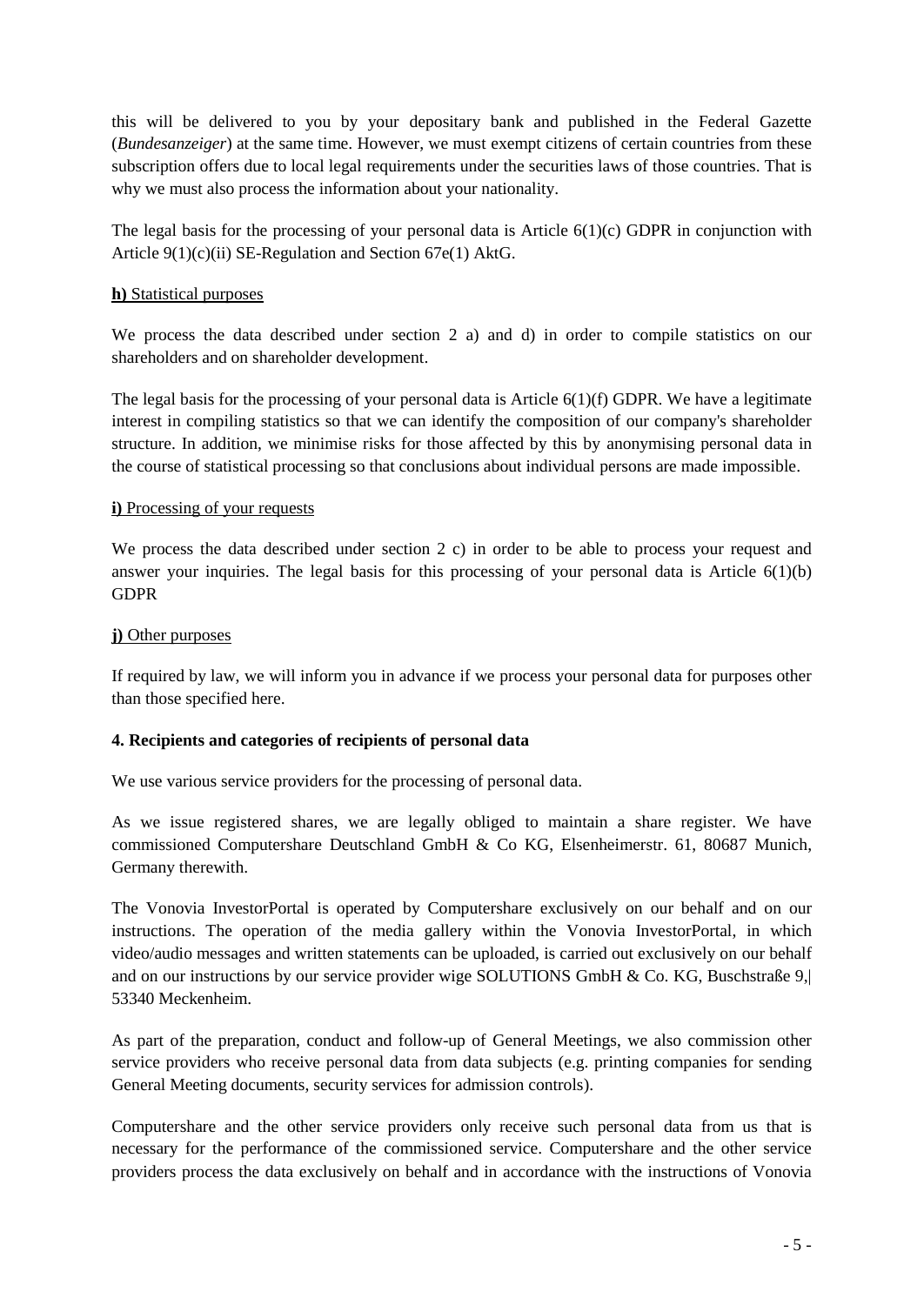SE. All our employees and all employees of external service providers who have access to and/or process personal data are obliged to treat this data confidentially. In connection with the preparation, conduct and follow-up of the General Meeting, we may also transfer your personal data to our legal advisors, tax advisors or auditors.

If you attend the General Meeting, we are obliged, pursuant to Section 129(1) sentence 2 AktG, to file you in the list of participants, stating your name, place of residence, number of shares and type of ownership. These data are visible to all other participants of the General Meeting during the meeting and to shareholders up to two years thereafter (Section 129(4) AktG).

If a shareholder requests that a matter be placed on the agenda, we will publish the relevant matter by disclosing the name of the shareholder if the requirements are met in accordance with the provisions of stock corporation law. Countermotions and election proposals from shareholders will also be made available on the company's website together with your name in accordance with the provisions of stock corporation law, if the requirements are met.

If you as a shareholder make use of the right to submit questions, your questions – together with your name – may be dealt with during the virtual General Meeting. Other participants of the General Meeting may take note of that.

If you make use of the option to submit written statements or audio/video messages and your written statements or audio/video message is published on the Vonovia InvestorPortal or displayed during the virtual General Meeting together with your name, all properly registered shareholders, their authorised representatives and, if applicable, guest viewers may take note of your statement or your video/audio message and your name.

Your data is generally being processed in countries belonging to the European Union. If persons from countries outside the European Union and the European Economic Area hold shares in our company, we will also send certain information to these shareholders (e.g. invitations to General Meetings). If personal data are also included in these notifications (e.g. motions to General Meetings with the name of the applicant being stated), this data will also be transferred to third countries. The provisions of the GDPR are not directly applicable in third countries. In the absence of an adequacy decision of the European Commission, these countries may provide a lower level of protection for your personal data. A transfer is nevertheless necessary in order to inform all shareholders equally, since we are not permitted to exempt shareholders from third countries from our duty to provide information. With the transmission we fulfil our contractual obligations. The legal basis for the transmission is Article 49(1)(b) GDPR.

### **5. Data sources**

If you purchase shares, your personal data will not be collected by us, but by the depository banks involved in the share transaction. This is carried out via Clearstream Banking AG, Mergenthalerallee 61, 65760 Eschborn, which, as the central securities depository, is responsible for the technical settlement of securities transactions and the deposit of shares for credit institutions.

If you contact us and use our Vonovia InvestorPortal, we will receive the personal data directly from you.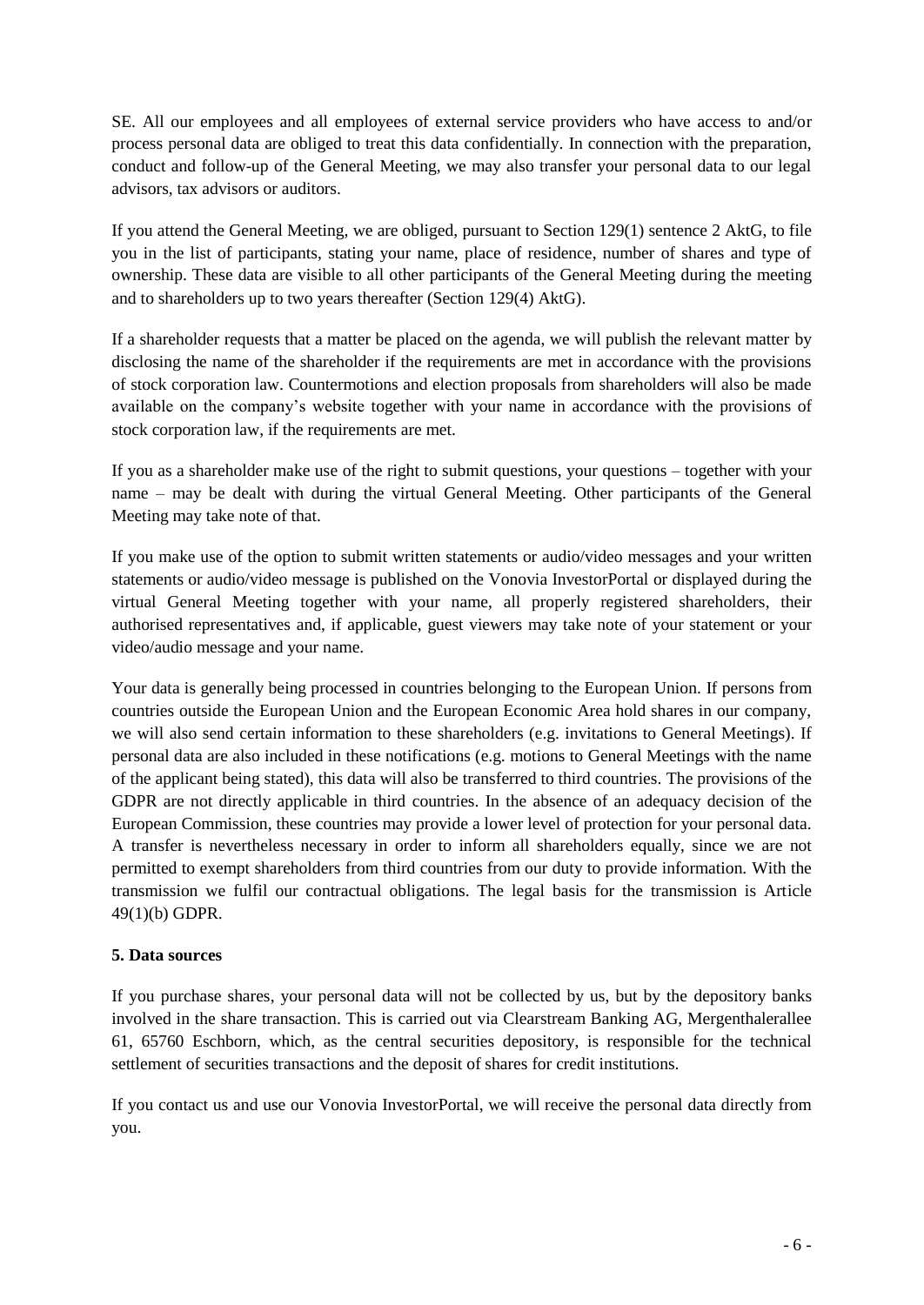If you act as authorised representative of a shareholder, we receive your personal data from the shareholder who granted you the power of attorney and directly from you as far as your behaviour during the General Meeting is concerned.

### **6. Storage period**

In principle, we anonymise or delete personal data if it is no longer required for the above-mentioned purposes and if the anonymising or deleting does not conflict with legal requirements for proof and storage (e.g. under the German Stock Corporation Act, the German Commercial Code, the German Tax Code or other legal provisions).

To the extent required by law or if the company has a legitimate interest in the storage of personal data, for example in the event of court or out-of-court disputes at the General Meeting or in order to be able to track the application and voting behaviour, a longer storage of personal data is possible. In these cases, however, we do not necessarily store personal data of all the categories listed under section 2, but only those data which are absolutely necessary for achieving the respective purposes for example to prove voting behaviour.

After the personal data are no longer needed for these purposes, they are anonymised or deleted.

### **7. Rights of data subjects**

As a data subject, you can contact our data protection officer named in section 1. c) in order to exercise your legal rights in accordance with the GDPR. If the legal requirements are met, you may be entitled to the following rights:

- the right to obtain information on data processing and a copy of the data processed (right of access by the data subject, Article 15 GDPR)
- the right to obtain the rectification of inaccurate data or have incomplete data completed (right to rectification, Article 16 GDPR),
- the right to obtain the erasure of personal data without undue delay (right to erasure, Article 17 GDPR),
- the right to obtain restriction of processing personal data (right to restriction of processing, Article 18 GDPR)
- the right to receive the personal data concerning you, which you have provided to a controller, in a structured, commonly used and machine-readable format and the right to transmit those data to another controller without hindrance from the controller to which the personal data have been provided (right to data portability, Article 20 GDPR)

**Where we process your personal data for the purposes of the legitimate interests pursued by Vonovia SE or a third party, you also have the right to object, on grounds relating to your particular situation, at any time to processing of personal data concerning you (right to object, Article 21 GDPR). The processing of personal data will then be cancelled, unless we demonstrate compelling legitimate grounds for the processing which override your interests, rights and freedoms or for the establishment, exercise or defence of legal claims.**

Regardless of this, every shareholder and authorised representative has the right to lodge a complaint with a competent supervisory authority pursuant to Article 77 GDPR.